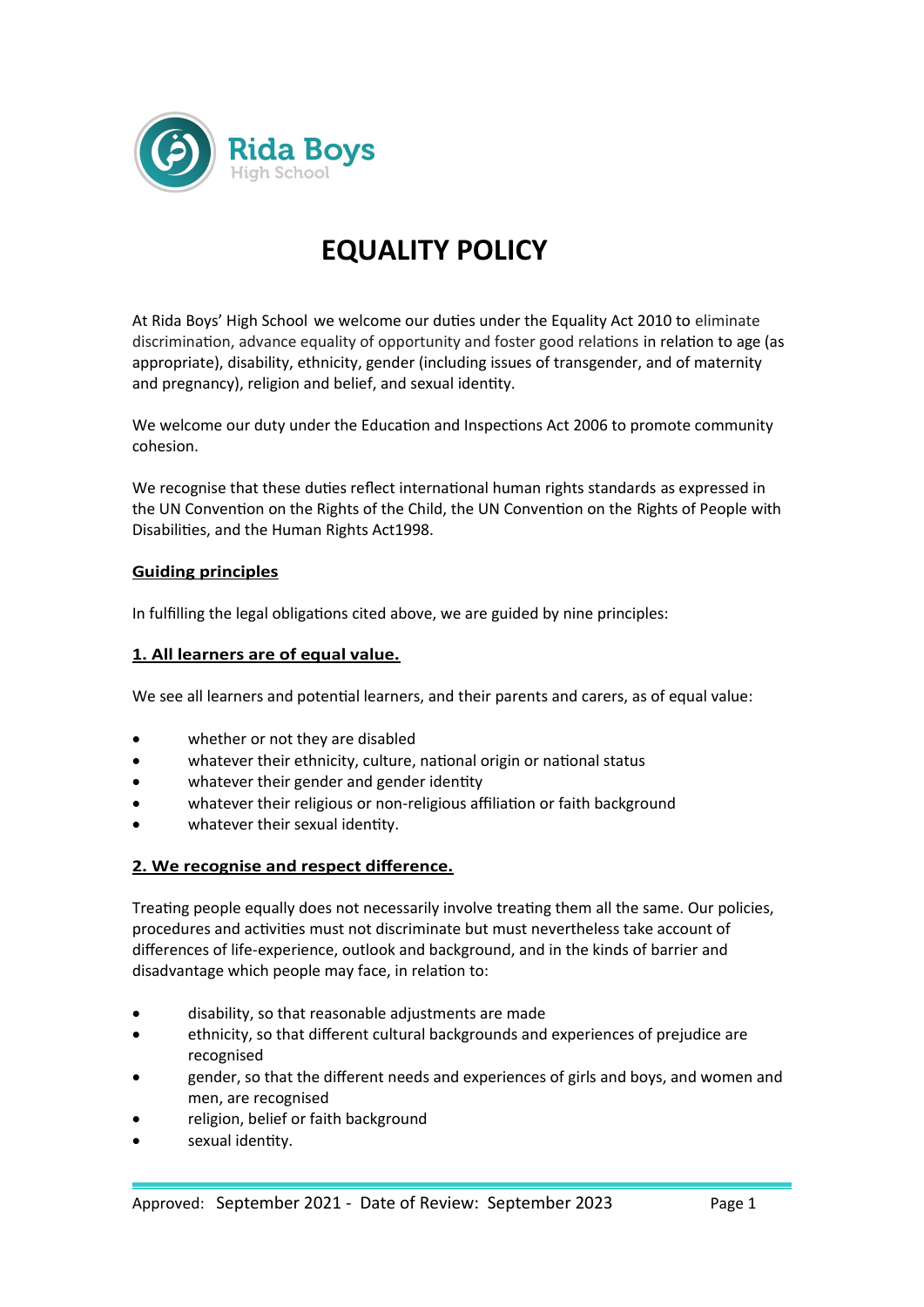# **3. We foster positive attitudes and relationships, and a shared sense of cohesion and belonging.**

We intend that our policies, procedures and activities should promote:

- positive attitudes towards disabled people, good relations between disabled and nondisabled people, and an absence of harassment of disabled people
- positive interaction, good relations and dialogue between groups and communities different from each other in terms of ethnicity, culture, religious affiliation, national origin or national status, and an absence of prejudice-related bullying and incidents
- mutual respect and good relations between boys and girls, and women and men, and an absence of sexual and homophobic harassment.
- British values that all citizens hold dear, rule of law, democracy, individual liberty. As well as the aforementioned mutual respect and tolerance of different faiths and beliefs.

# **4. We observe good equalities practice in staff recruitment, retention and development.**

We ensure that policies and procedures should benefit all employees and potential employees, for example in recruitment and promotion, and in continuing professional development:

- whatever their age
- whether or not they are disabled
- whatever their ethnicity, culture, religious affiliation, national origin or national status
- whatever their gender and sexual identity, and with full respect for legal rights relating to pregnancy and maternity.

# **5. We aim to reduce and remove inequalities and barriers that already exist.**

In addition to avoiding or minimising possible negative impacts of our policies, we take opportunities to maximise positive impacts by reducing and removing inequalities and barriers that may already exist between:

- disabled and non-disabled people
- people of different ethnic, cultural and religious backgrounds
- girls and boys, women and men.

## **6. We consult and involve widely.**

We engage with a range of groups and individuals to ensure that those who are affected by a policy or activity are consulted and involved in the design of new policies, and in the review of existing ones. We consult and involve:

- disabled people as well as non-disabled
- people from a range of ethnic, cultural and religious backgrounds
- both women and men, and both girls and boys.
- gay people as well as straight,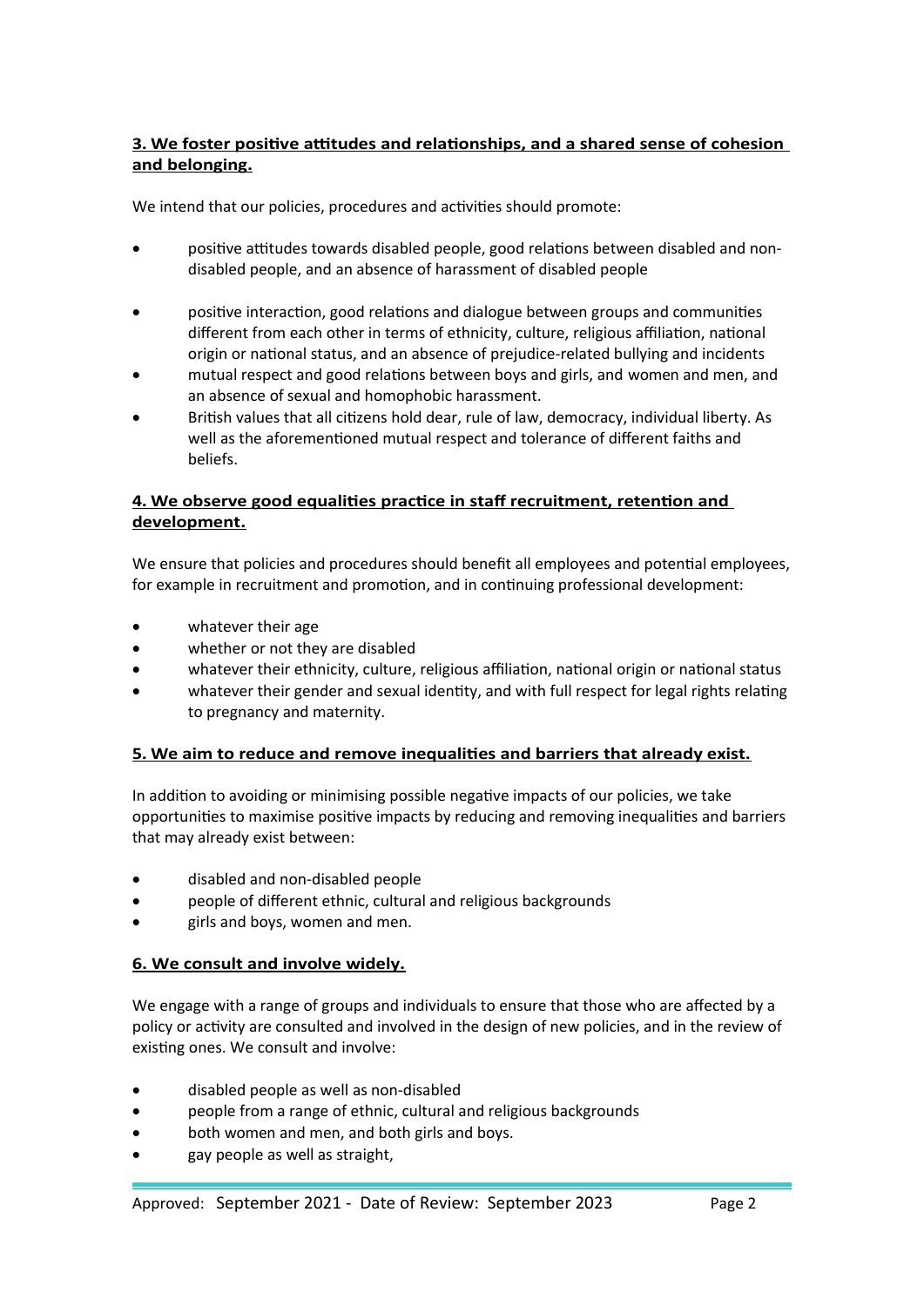# **7. Society as a whole should benefit.**

We intend that our policies and activities should benefit society as a whole, both locally and nationally, by fostering greater social cohesion, and greater participation in public life of:

- disabled people as well as non-disabled
- people of a wide range of ethnic, cultural and religious backgrounds
- both women and men, and both girls and boys
- gay people as well as straight.

## **8. We base our policies and practices on sound evidence.**

We maintain and publish quantitative and qualitative information which shows our compliance with the public sector equality duty (PSED) set out in clause 149 of the Equality Act 2010, and on the basis of which we decide on specific and measurable objectives.

Evidence relating to equalities is integrated into our self-evaluation documentation.

## **9. Measurable objectives**

We formulate and publish specific and measurable objectives, based on the consultations we have conducted (principle 6) and the evidence we have collected and published (principle 8).

The objectives which we identify take into account national and local priorities and issues, as appropriate.

Our equality objectives are integrated into the school improvement plan. We keep our equality objectives under review and report annually on progress towards achieving them.

## **The curriculum**

We keep each curriculum subject or area under review in order to ensure that teaching and learning reflect the principles set out above in paragraph 4.

## **Ethos and organisation**

We ensure the principles listed above apply to the full range of our policies and practices, including those that are concerned with:

- pupils' progress, attainment and achievement
- pupils' personal development, welfare and well-being
- teaching styles and strategies
- admissions and attendance
- staff recruitment, retention and professional development
- care, guidance and support
- behaviour, discipline and exclusions
- working in partnership with parents, carers and guardians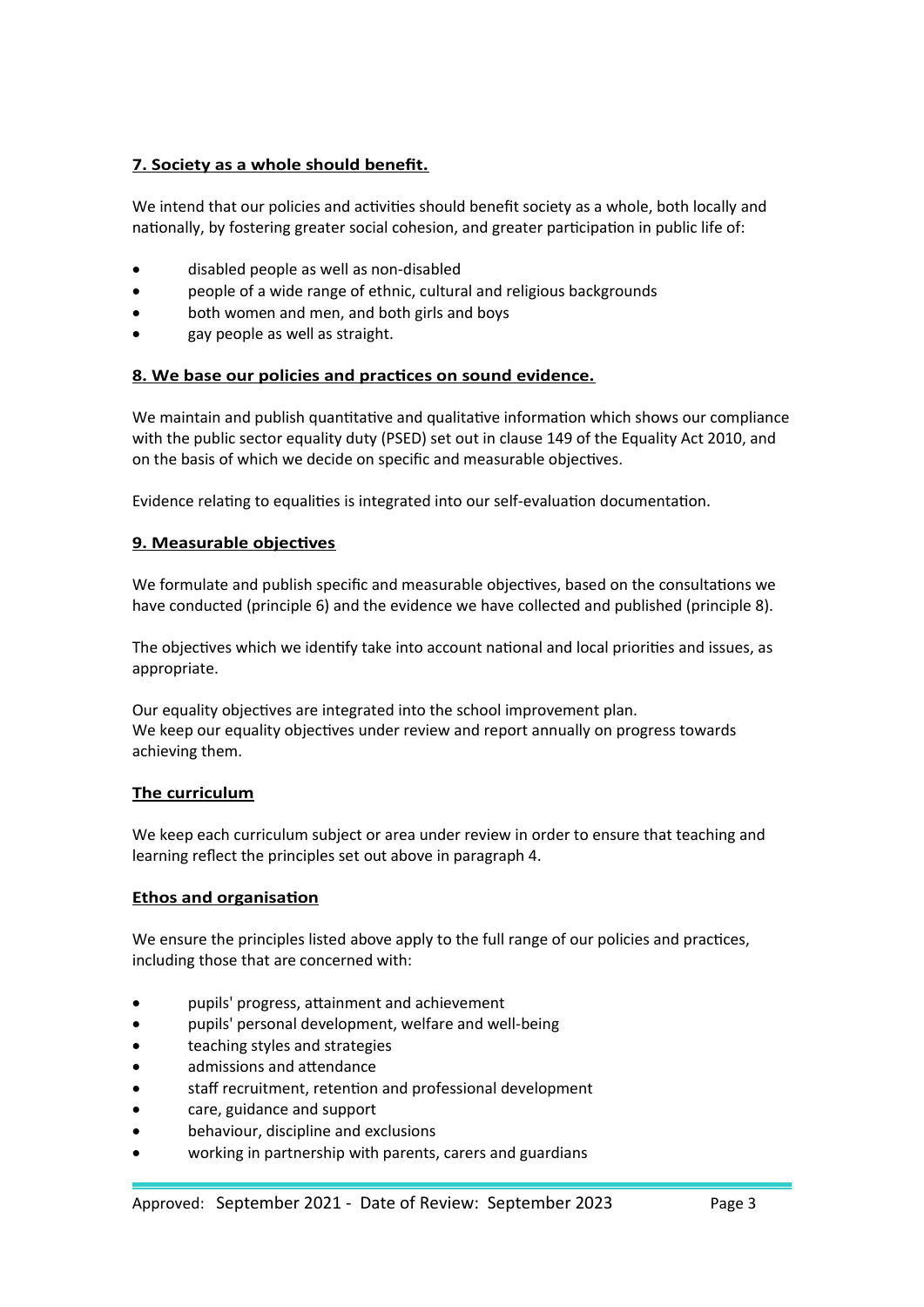working with the wider community.

#### **Addressing prejudice and prejudice-related bullying**

The school is opposed to all forms of prejudice which stand in the way of fulfilling the legal duties referred to in paragraphs1–3:

- prejudices around disability and special educational needs
- prejudices around racism and xenophobia, including those that are directed towards religious groups and communities, for example antisemitism and Islamophobia, and those that are directed against travellers, migrants, refugees and people seeking asylum
- prejudices reflecting sexism and homophobia.

There is guidance in the staff handbook on how prejudice-related incidents should be identified, assessed, recorded and dealt with.

We keep a record of prejudice-related incidents and, if requested, provide a report to the local authority about the numbers, types and seriousness of prejudice-related incidents at our school and how they are dealt with.

#### **Roles and responsibilities**

The governing body is responsible for ensuring that the school complies with legislation, and that this policy and its related procedures and action plans are implemented.

A member of the governing body has a watching brief regarding the implementation of this policy.

The headteacher is responsible for implementing the policy; for ensuring that all staff are aware of their responsibilities and are given appropriate training and support; and for taking appropriate action in any cases of unlawful discrimination.

A senior member of staff has day-to-day responsibility for co-ordinating implementation of the policy.

All staff are expected to:

- promote an inclusive and collaborative ethos in their classroom
- deal with any prejudice-related incidents that may occur
- plan and deliver curricula and lessons that reflect the principles in paragraph 4 above
- support pupils in their class for whom English is an additional language
- keep up-to-date with equalities legislation relevant to their work.

#### **Information and resources**

We ensure that the content of this policy is known to all staff and governors and, as appropriate, to all pupils and their parents and carers.

All staff and governors have access to a selection of resources which discuss and explain

Approved: September 2021 - Date of Review: September 2023 Page 4